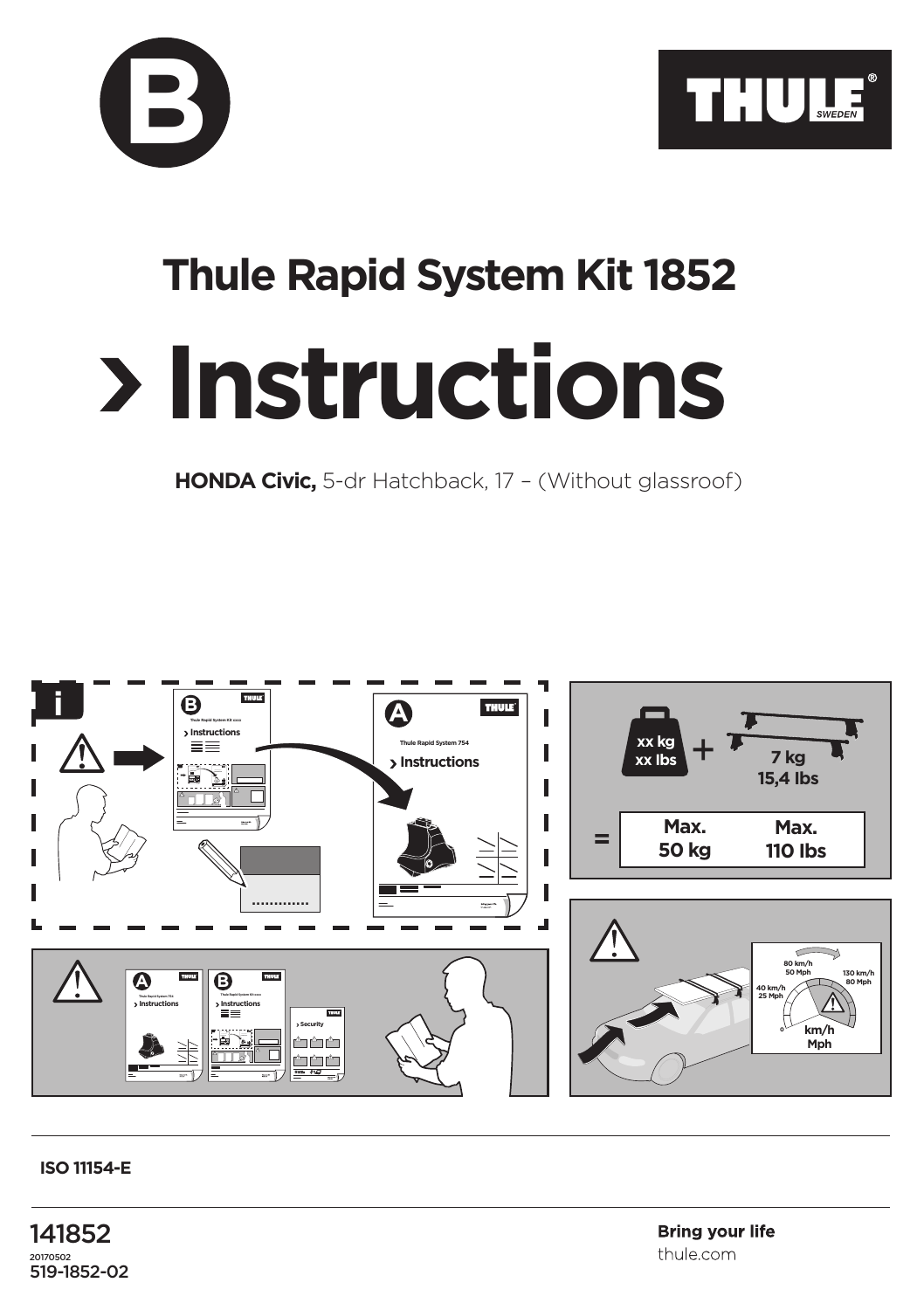

|                                                       | X (scale) | X (mm) | X (inch)         |
|-------------------------------------------------------|-----------|--------|------------------|
| HONDA Civic, 5-dr Hatchback, 17 - (Without glassroof) | 38        | 1031   | 40 $\frac{5}{s}$ |
| 2<br>THULE<br>❹<br>> Instructions                     |           |        |                  |
|                                                       | Y (scale) | Y (mm) | Y (inch)         |
| HONDA Civic, 5-dr Hatchback, 17 - (Without glassroof) | 34        | 991    | 39               |
|                                                       |           |        |                  |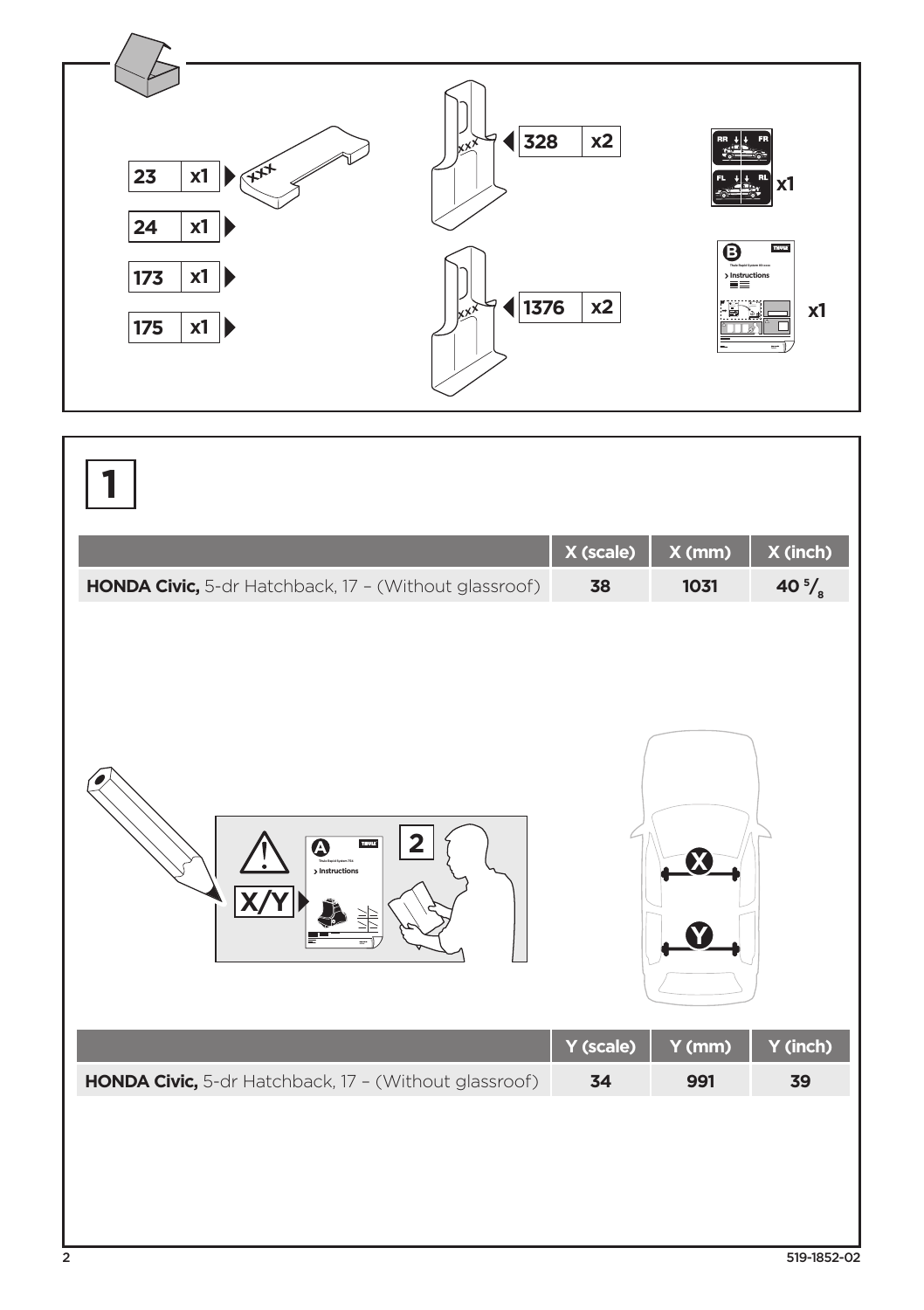